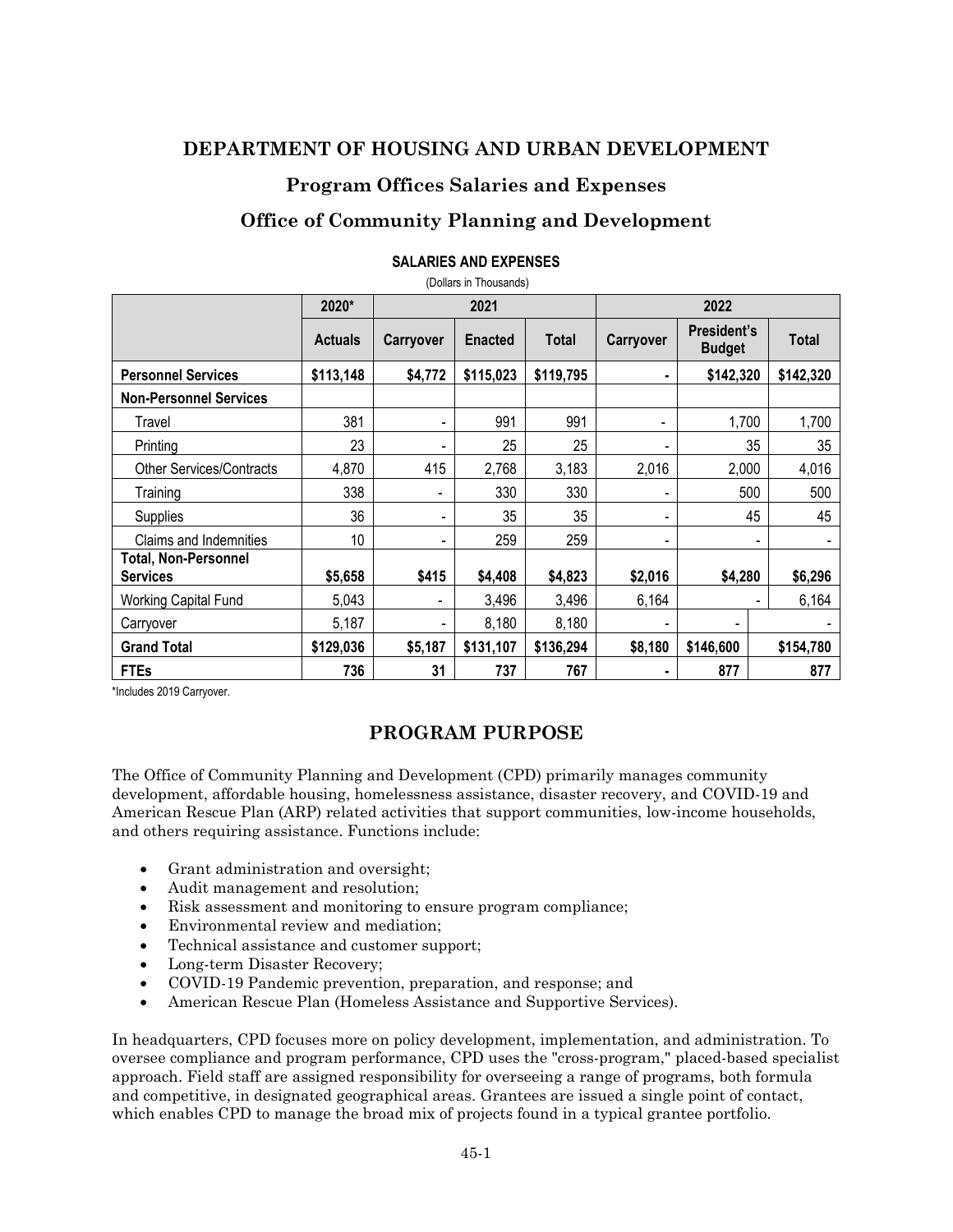Under the "cross-program," place-based specialist approach, individual CPD field staff perform a variety of duties, not limited to grant administration and oversight, risk assessment and monitoring, audit management and resolution, consolidated plan review and approval, and technical assistance.

HUD's mission is critical to achieving the Administration's vision to ensure that we build back better from the public health and economic challenges and address longstanding systemic challenges, including racial injustice, rising inequality, and the climate crisis. HUD's work is essential to improving the quality of life of the American people, and this investment in CPD's salaries and expenses will assist in ensuring that work is able to be done.

## **BUDGET OVERVIEW**

The 2022 President's Budget requests \$146.6 million for the Office of Community Planning and Development, which is \$15.5 million more than the 2021 enacted level. The Budget reflects total funding (carryover and new authority) of \$154.8 million, which is \$18.5 million above 2021 total funding.

The President's Budget funding level for CPD will: 1) Strengthen and broaden the Federal housing safety net for people in need; 2) Advance housing equity as a means to improve housing choices and greater economic opportunity; 3) Strengthen HUD's internal institutional capacity to deliver on mission; 4) Increase the production of, and access, to affordable housing; and 5) Promote climate resiliency, environmental justice, and energy efficiency across the housing sector.

CPD has a solid track record managing several programs that are helping the American public and that align with the Administration's priorities. The programs, outlined below, are administered by dedicated CPD staff that require adequate funding levels to perform their duties.

For the Office of Grant Programs, last year alone, Community Development Block Grant (CDBG) housing-related activities (including direct homeownership assistance and rehabilitation of homes) supported nearly than 53,000 families and assisted more than 15,600 individuals to find or retain permanent employment. Additionally, CDBG improved homeless facilities serving nearly 129,000 people and supported more than 3.5 million people through services such as senior services, operating costs of homeless and AIDS patients programs, food banks, services for the disabled, and general health or mental health services.

For the Office of Special Needs, Homeless Assistance Grants (HAG) are key to addressing homelessness nationwide, which has declined by 9 percent between 2010 and 2020. HUD has focused its permanent supportive housing beds on the most vulnerable population and has funded nearly 142,000 new permanent supportive housing beds since 2001. Additionally, veteran homelessness is down by 50 percent since 2010 and family homelessness has been reduced by 32 percent since 2010.

Over the past five years, the HOME Investment Partnerships (HOME) program has completed 116,347 units of affordable housing for families in need. Nearly 47 percent of those assisted with affordable rental housing were extremely low-income families (i.e., income at or below 30 percent of the Average Median Income).

Since 2016, the Housing Trust Fund (HTF) has completed 850 units of affordable housing and leveraged \$863 million of other funds for affordable housing with a leveraging ratio of \$8.81:1 (i.e., \$8.81 of private or other public dollars for each HTF dollar invested in rental projects).

Each year, the Housing Opportunities for Persons With AIDS (HOPWA) program ensures housing stability for more than 100,000 American households that are low-income and living with HIV through direct housing assistance, supportive services, and housing information services. In 2019, 98 percent of clients receiving tenant-based rental assistance achieved housing stability, 96 percent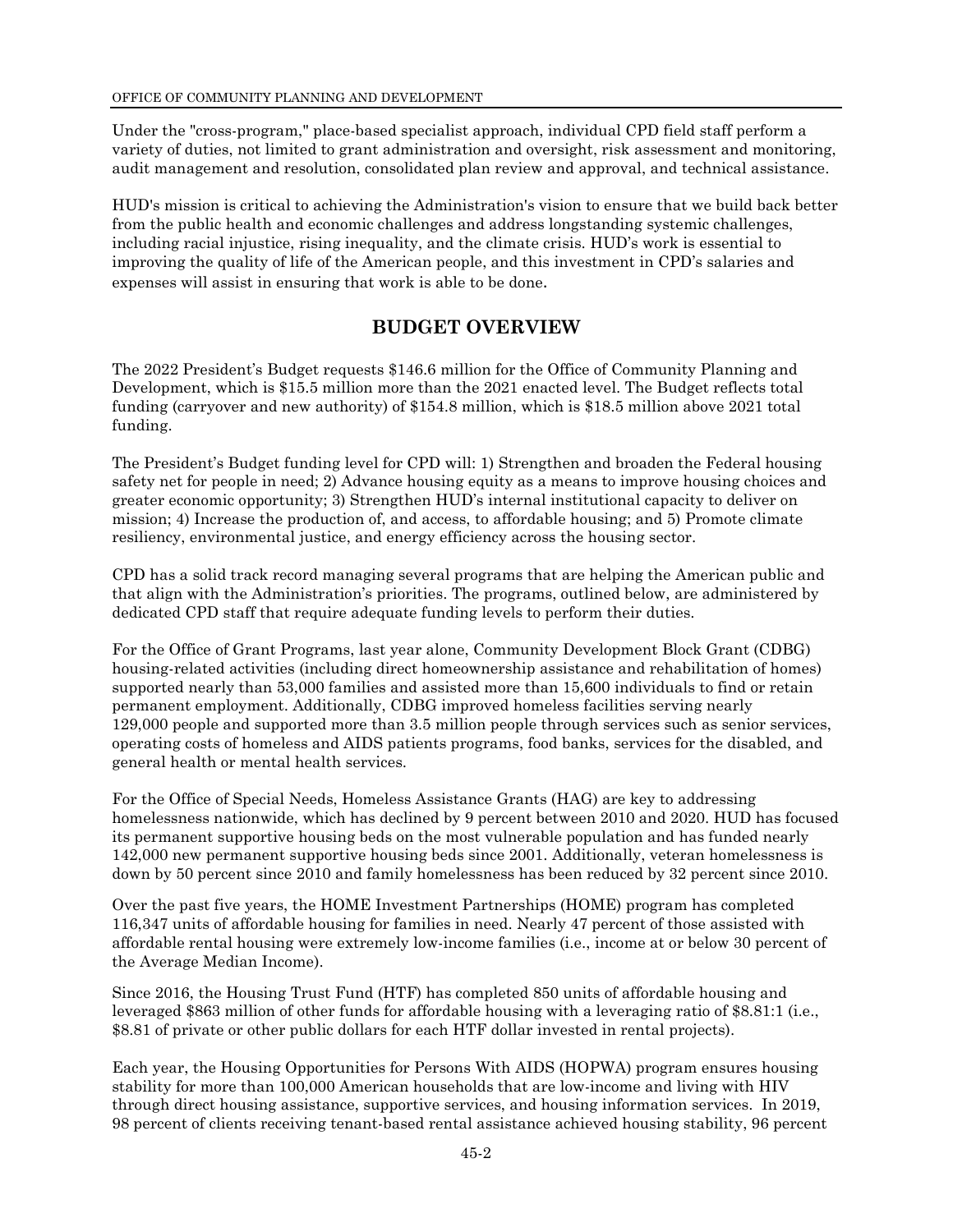#### OFFICE OF COMMUNITY PLANNING AND DEVELOPMENT

of clients placed in a permanent housing facility achieved housing stability, and 68 percent of clients receiving transitional or short-term housing facilities assistance achieved housing stability.

Community Development Loan Guarantee Section 108-assisted projects approved between 2010 and 2020 are estimated to create more than 33,300 jobs based on \$1.4 billion in loan guarantees commitments.

Since 1996, SHOP funding has been used to construct and convey over 30,000 affordable housing units providing a path to homeownership to individuals and families that might not otherwise have been afforded this opportunity. SHOP funding has leveraged more than \$2.8 billion over the life of the program.

The Section 4 Capacity Building for Community Development and Affordable Housing Program, from 2016 to 2018, provided grants to 3 eligible organizations, which served 3,273 affordable housing development organizations, provided 213 trainings, constructed 6,686 new housing units, rehabilitated 11,631 housing units, and put 29,665 units into the development process.

The Rural Capacity Building for Community Development and Affordable Housing Program, from 2016 to 2018, provided grants to 6 competitively selected organizations, which served 26 affordable housing development organizations, provided 112 trainings, created 598 new housing units, rehabilitated 846 housing units, and put 2,193 housing units into development.

In 2020, CPD's Technical Assistance Division (TAD) reviewed, authorized funding for, and managed 1,367 separate work plans for TA engagements, valuing \$64,145,806. TAD also reviewed and approved 1,928 vouchers for reimbursement totaling \$42,280,282.

In addition to continuing CPD's core programs, the Budget includes an increase to the CDBG formula program, which will provide targeted grants to CDBG grantees for revitalization activities in historically underserved communities.

The requested personnel services and non-personnel services funding levels identified below will enable CPD to improve program delivery and meet the Administration's priorities by providing resources to support community development, homeownership, homelessness, grant administration, disaster management and recovery, COVID-19 pandemic response, and American Rescue Plan implementation.

### **Personnel Services (PS)**

The Budget assumes total funding of \$142.3 million for CPD PS, \$22.5 million above 2021 total funding. This funding will support 877 full-time equivalents (FTEs), an increase of 110 FTEs as compared to 2021 total funding. The funding level would allow CPD to maintain the 2021 staffing levels to include staff projected to on-board during the first quarter of 2022, backfill critical positions, and address new workload priorities at hiring rates consistent with 2020 and 2021. Finally, this funding level will help address the staffing gap that will occur when term CARES Act funding expires on September 30, 2021. At this funding level, CPD would continue the critical hiring progress since 2019 to better manage its core and supplemental workload.

CPD intends to distribute the FTE increases equitably in accordance with its risk registry and workload priorities to headquarters and field offices. CPD uses its risk registry to inform and prioritize its hiring plan and decisions. This will ensure that CPD's limited resources are leveraged to mitigate risk associated with its workload. CPD has streamlined its hiring process, thereby earning a solid track record of processing, and on-boarding external and internal candidates. CPD is confident that the groundwork has been laid to hire qualified candidates timely to support its workload.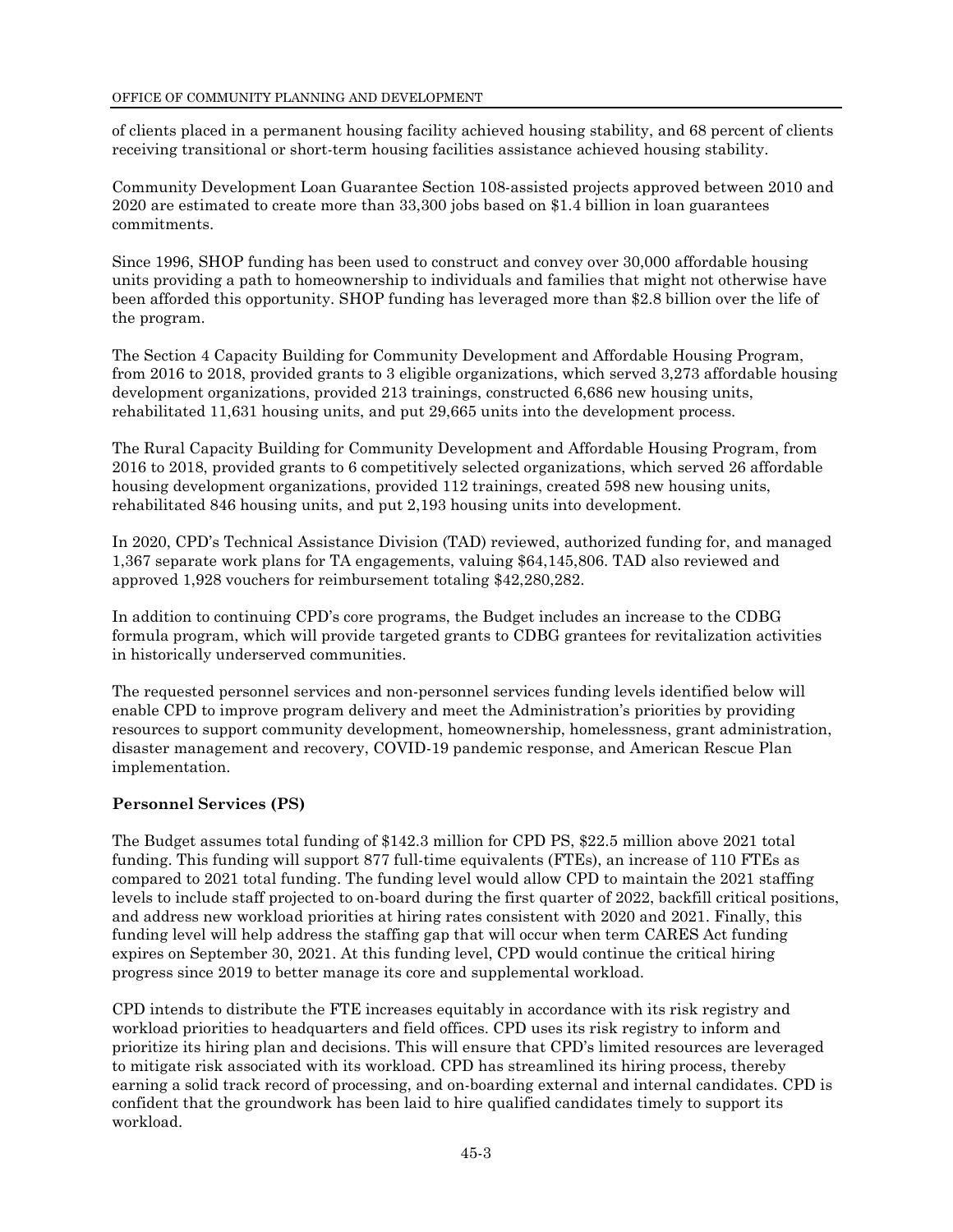The proposed increase in positions would allow CPD to better manage its core workload relating to grant administration and oversight, continue the progress made in addressing and reducing homelessness, more aggressively address its audit and closeout backlogs, manage the departmental functions of Environment, Relocation, and Technical Assistance, lead efforts for current and future disaster-related response and recovery, and prevent, prepare, and respond to the Coronavirus pandemic and the American Rescue Plan. The key drivers of CPD's workload are as follows.

#### Key Factors Driving CPD's Workforce

The most significant drivers and most important factors when determining salary and expense (S&E) needs are the number of active grants (and projects) in CPD's portfolio (13,601), including the ongoing oversight responsibilities required throughout the life of the active grants, as well as the addition of programs and initiatives such as the CARES Act, American Rescue Plan (ARP), Historically Underserved Communities Initiative, and Section 8071 Recovery Housing Program. In addition, the impact of program funding must be considered. In 2020, CPD's program appropriation was over \$8.0 billion and was supported by 726 FTEs. In the past five years, CPD received an additional \$42 billion to support disaster impacted areas, \$9.08 billion to support the COVID-19 Pandemic, and \$5 billion for the ARP on top of its annual appropriations. CPD will need to dedicate significant resources to help manage and monitor its core workload, in addition to the supplemental disaster, pandemic, and ARP funds to ensure successful program delivery and to guard against waste, fraud, and abuse.

#### **Grant Programs**

The Office of Grant Programs has the largest and broadest development program in the Nation, including CDBG, CDBG-DR (Disaster Recovery), CDBG-CV (Covid), HOME, Neighborhood Stabilization Program (NSP), Section 108 Loan Guarantee, Recovery Housing Program (RHP), and Housing Trust Fund (HTF). In addition, the Office of Grant Programs has the departmental crosscutting functions and manages the Office of Environment and Energy (OEE) and the Office of Real Estate Acquisition and Relocation. These programs are critical to the recovery of the nation and must have the appropriate resources.

HOME: Currently, HOME has 651 eligible participating jurisdictions, though this number is subject to increase. HOME-assisted projects have 5, 10, 15, or 20-year compliance periods. CPD is responsible for providing guidance and technical assistance to participating jurisdictions and for ensuring compliance with program requirements. Additionally, the HOME program received \$5 billion of supplemental funds through the American Rescue Plan (ARP).

Housing Trust Funds (HTF): The Housing Trust Fund program grew 115 percent between 2020 and 2021. These grants will be made in late 2021 and will require staffing oversight for several years. HTF-assisted projects have 30-year compliance periods. Resources are needed to provide guidance and technical assistance to HTF grantees to ensure compliance with program requirements.

American Rescue Plan (ARP): In 2021, CPD received \$5 billion as part of the ARP to help thousands of people experiencing homelessness or housing instability by further leveraging the HOME program. Specifically, the program will provide tenant-based rental assistance, development and support of affordable housing, supportive services, and acquisition and development of noncongregate shelter units. Additionally, funds were allocated to provide technical assistance and administrative support. However, CPD core staff are required to begin to implement the program, to include on-boarding and training new staff and managing responses to audits and inquiries regarding the program execution.

Disaster Relief and Recovery: HUD provides flexible grants to help cities, counties, and states recover from Presidentially-declared disasters, especially in low-income areas, subject to availability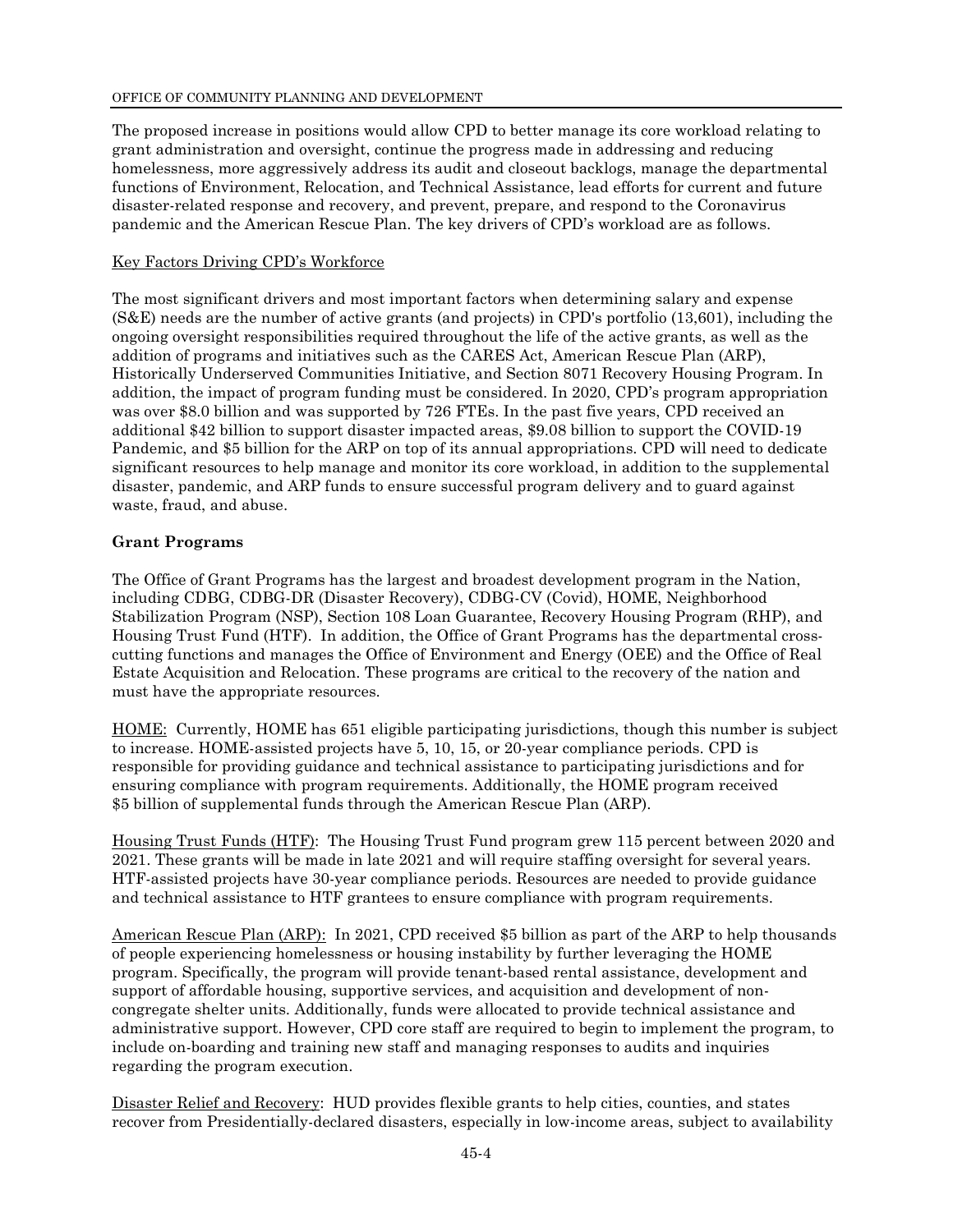of supplemental appropriations. In recent years, CPD has experienced a significant workload relating to disaster recovery and currently manages an active grant portfolio of more than \$67 billion in CDBG-DR funding. CDBG-DR funding serves impacted areas including those affected by the 2017 Hurricanes (Harvey, Irma, and Maria), Western Wildfires, and 2018 and 2019 natural disasters. CDBG-DR grantees from these disaster events include, but are not limited to, North Carolina, South Carolina, Indiana, Kentucky, West Virginia, Oklahoma, Ohio, Missouri, Iowa, Arkansas, and Nebraska. HUD requires additional FTE resources to manage the CDBG-DR portfolio.

Neighborhood Stabilization Program (NSP): On-going NSP closeouts drive a need for additional staffing. There are 500 NSP1, NSP2, and NSP3 active grants. There are 192 grants across all three programs, including all NSP2 grants that have small amounts remaining to expend and HUD anticipates will be ready to close in the next two years after final performance reports and closeout documentation is received and reviewed. Although CPD previously had term staff for the implementation of NSP, CPD is currently only staffed with one term FTE that has closed out five grants over the past 15 months. From the NSP closeout effort, CPD has learned that grant closeouts generate program policy issues requiring headquarters and field office coordination to resolve on a grantee-by-grantee basis. Additional resources are necessary.

### **Special Needs Programs**

The Office of Special Needs (OSN) operates the nation's primary resource to serve individuals and families across the U.S. who are affected by homelessness. The number of people experiencing unsheltered homelessness is rising in cities across the country. The increase is a result of the rising cost of housing and the lack of assistance provided to segments of the homeless population. After receiving historic appropriation levels, coupled with an unprecedented housing crisis that has been exacerbated by the pandemic, OSN workload is significant. Staff must manage the Continuum of Care (CoC) Program, Emergency Solutions Grants (ESG) Program, ESG-CV, Youth Homelessness Demonstration Program (YHDP) programs, and Rapid Re-housing Victims of Domestic Violence Programs, all which have been growing rapidly without proportionate resources. Additionally, HUD partners with many other agencies and community organizations to ensure that HUD resources combine with other Federal, State, and local resources provide an efficient system to serve people experiencing homelessness. One such partnership is with the Department of Treasury to support the Emergency Rental Assistance Program. As communities take on more responsibility for ending homelessness, by responding to public health crisis and more efficiently utilizing homeless, affordable housing, and health resources, OSN will need additional capacity to provide guidance and oversight.

CoC New Projects: The 2022 President's Budget requests \$450 million for new projects to support CoCs as they partner with PHAs and other housing and healthcare providers and utilize more mainstream resources to reduce homelessness, including youth experiencing homelessness and for projects dedicated to survivors of domestic violence. This funding is critical to providing the capacity and support to communities as they work to coordinate an effective homeless response system in a trauma-informed and equitable way and will require additional resources for OSN.

Housing Opportunities for Persons With AIDS (HOPWA): As HOPWA's appropriations language has been modified in recent years and HUD prepares for full implementation of the new HOPWA formula in 2022, new tasks have emerged that require higher level staffing support. Further, in addition to the continued renewal process, there is now an additional "replacement" option process. CPD now has to carry out the administrative work to accommodate both a renewal and replacement process for those HOPWA grantees eligible to renew should some elect to replace instead. Also, the HOPWA program will have a more frequent Notice of Funding Opportunity (NOFO) process. After a five-year absence due to lack of funding, CPD expects to have a competition in 2021 and 2022. Ultimately, looking forward, CPD expects to award competitive grants yearly or every other year.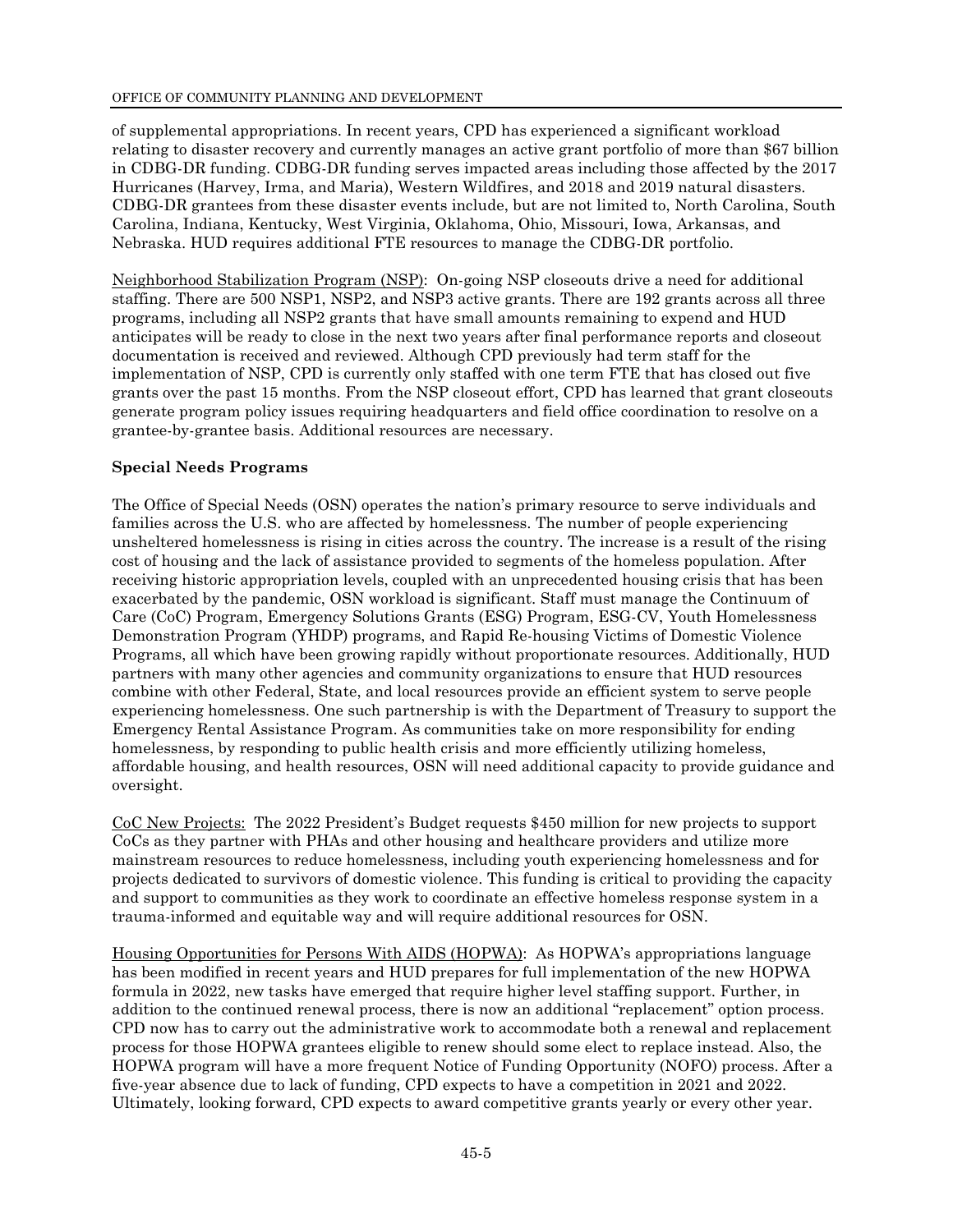### **CPD Operations, CPD-wide Programs and Workload, and Cross-Cutting Programs and Initiatives**

Operations: CPD's Operations is the backbone of CPD, providing a variety of services to ensure the effective and efficient management of CPD's program. CPD headquarters staff is responsible for budget, audits resolution, and working with headquarters program offices and the 43 field offices. The Operations team is also responsible for the grant closeout of the grants administered by the various CPD headquarters program offices. Technical Assistance is also part of Operations, with the work of this office covering not just CPD but all of HUD including Public and Indian Housing. Budget, Human Resources, the Chief Risk Advisor Correspondence and the System Development and Evaluation Division (or IT) are also all part of the Operations and are key contributors to the workflow and the overall operations. Additionally, CPD's 43 field offices are managed through Operations. The substantial increase in the number of grants and projects and annual and supplemental appropriations have dramatically increased the workload for all of Operations and this will warrant additional staff needs.

Monitoring: Historically, CPD monitors 21 percent of its grantees in its portfolio each year. (Note: This metric changed for 2020 and 2021 as monitoring was suspended due to the impacts of the pandemic.) CPD leverages it resources for grant oversight and compliance by providing technical assistance and training to grantees. CPD is pursuing opportunities to streamline risk-based monitoring processes and utilize remote monitoring and technology to enhance its monitoring capabilities.

Decreased Capacity of Grantees: Additional CPD staffing will be needed to assist grantees that have experienced their own staffing reductions while experiencing an influx of new funding. The pandemic has further negatively impacted the capacity of grantees at a time when the same grantees are becoming responsible for expending much more funding from new programs (e.g., CDBG-CV, ESG-CV, HOPWA-CV, HOME-ARP, disaster appropriations) and larger appropriations. Additional CPD staff will be required to provide additional guidance, training, and technical assistance to ensure the proper administration of program and ensure against, fraud, waste, and abuse.

Audit Resolution/Grant Closeouts: CPD has 111 open OIG audits with 453 open recommendations of which 58 recommendations are overdue for a resolution. CDBG-DR grant program has 25 open audits and nearly 100 open recommendations. In 2020, CPD closed 155 OIG audit recommendations and so far in 2021, CPD has closed 73 recommendations. Additionally, CPD has over 11,700 grants that are open and will eventually be reviewed for closeouts. With the addition of more funding and grants, there are more audits and closeouts with greater attention by the Office of Inspector General (OIG) and General Accountability Office (GAO). More CPD staff is needed to ensure the proper compliance in the use of core CPD funds, as well as the CARES Act and the ARP funding.

Coronavirus Aid, Relief and Economic Security (CARES) Act: CPD is charged with proactively supporting efforts to prevent, prepare for, and respond to the coronavirus. In 2020, CPD received \$9.08 billion in program funds, the majority of the CARES Act funding allocated to HUD, with CDBG, ESG, HOPWA, Technical Assistance, and administrative funds for salary and expense, all receiving allocations.

Supplemental Appropriations Funding: CPD has received supplemental administrative funds with disaster, pandemic, and ARP related appropriations. However, CPD will still need to dedicate significant permanent staffing resources throughout the life of the grants to ensure successful program delivery and compliance to guard against waste, fraud, and abuse. Furthermore, CARES Act administrative funds expire on September 30, 2021, and the legislative language prohibits the full-time conversion of temporary employees hired under the special hiring authorities provided for COVID activities, which means that CPD will begin 2022 without dedicated staff and resources to assist in the future management of the CARES Act fund beyond September 30, 2021. For Disaster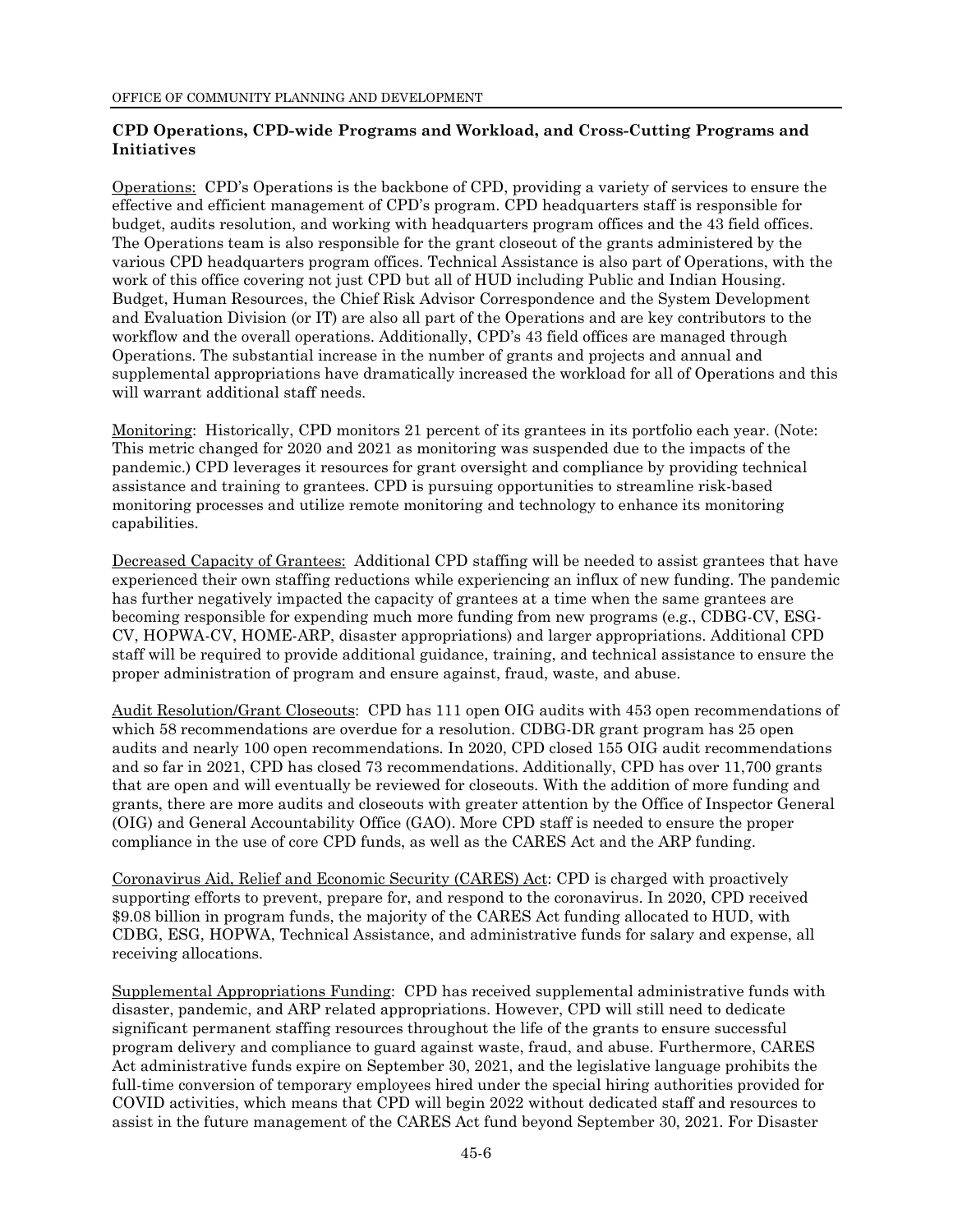temporary employees, the appointments will expire between 2021 and 2024. Therefore, 2022 is a critical year for CPD to maintain the progress it has previously made with staffing to absorb additional workload responsibilities associated with COVID-19 and Disaster Recovery. For the American Rescue Plan, CPD is in the beginning stages of hiring temporary staff to help support this new workload, which comes at a critical time when CPD current resources are already overwhelmed addressing other workload priorities.

Cross-cutting Activities: It is important to note that while the below activities support the entire Department, they are funded solely with FTEs from CPD's allocation.

- Technical Assistance (TA): CPD administers the TA cooperative agreements for the entire Department, including disaster, pandemic, and ARP-related assistance.
- Environment Support: CPD provides departmental support for environmental reviews and assistance and leading the Administration's priority goal relating to climate resiliency, environmental justice, and energy efficiency.
- Relocation: CPD manages the relocation efforts for the entire Department.

Environment and Energy: CPD's Office of Environment and Energy (OEE) performs environmental reviews to assess the potential environmental impacts of a project and determine whether it meets Federal, State, and local environmental standards. Every HUD-assisted project must be examined to ensure that it does not negatively impact the surrounding environment and that the site itself will not have adverse effect on end users. OEE has a varied workload, which includes, but is not limited to responding to the Department's many requests for energy policy recommendations and providing technical assistance to grantees and HUD staff performing environmental reviews.

Several factors have led to larger and more complex environmental reviews that require more technical assistance for CDBG-DR, CDBG-MIT, and a rising number of Federal Housing Administration (FHA) and Multifamily new construction projects. Further, although HUD has substantial mapping needs related to flood, contamination, and climate hazards, CPD must rely on the availability of specialists in other HUD offices or Federal agencies to provide necessary information. Regarding monitoring, HUD's regulations at §58.77(d)(1) state that OEE will conduct in-depth monitoring of each responsible entity's environmental reviews at least once every three years. However, presently, OEE is only able to meet 25 percent of this goal each year. OEE also needs to rebuild the Department's climate and energy team to provide cross-program project management and subject matter expertise in greenhouse gas reduction and climate change adaptation and resilience. In summary, to fulfill the Administration's goal to strengthen HUD's internal institutional capacity to deliver on HUD's mission and ensure that HUD-assisted projects meet the Department's environmental justice and climate resilience priorities, CPD needs more staff to better manage its current and growing workload.

Technical Assistance (TA): CPD is committed to providing a variety of TA resources to communities and grantees to help identify and address any performance and compliance issues.

CPD provides TA design and delivery across all HUD programs (CPD, Housing, Public and Indian Housing, Healthy Homes, Fair Housing and Equal Opportunity) without additional resources from those programs. CPD manages the solicitation, award, management, and oversight of the majority of HUD's TA resources from the Office of Policy Development and Research (PDR) and Technology Account as well as for other program office specific appropriations for TA like McKinney-Vento. Increases in the Department's TA budget require an increased need for CPD staffing. HUD uses TA as another tool to encourage communities to implement best practices and improve efficiencies in projects and in the community as a whole. To continue and expand this progress, CPD needs dedicated resources to aid its and other HUD programs. Additionally, CPD will provide service support to the Department of Treasury to implement and oversee TA resources for the Emergency Rental Assistance Program (EARP) through an Interagency Agreement. While Treasury will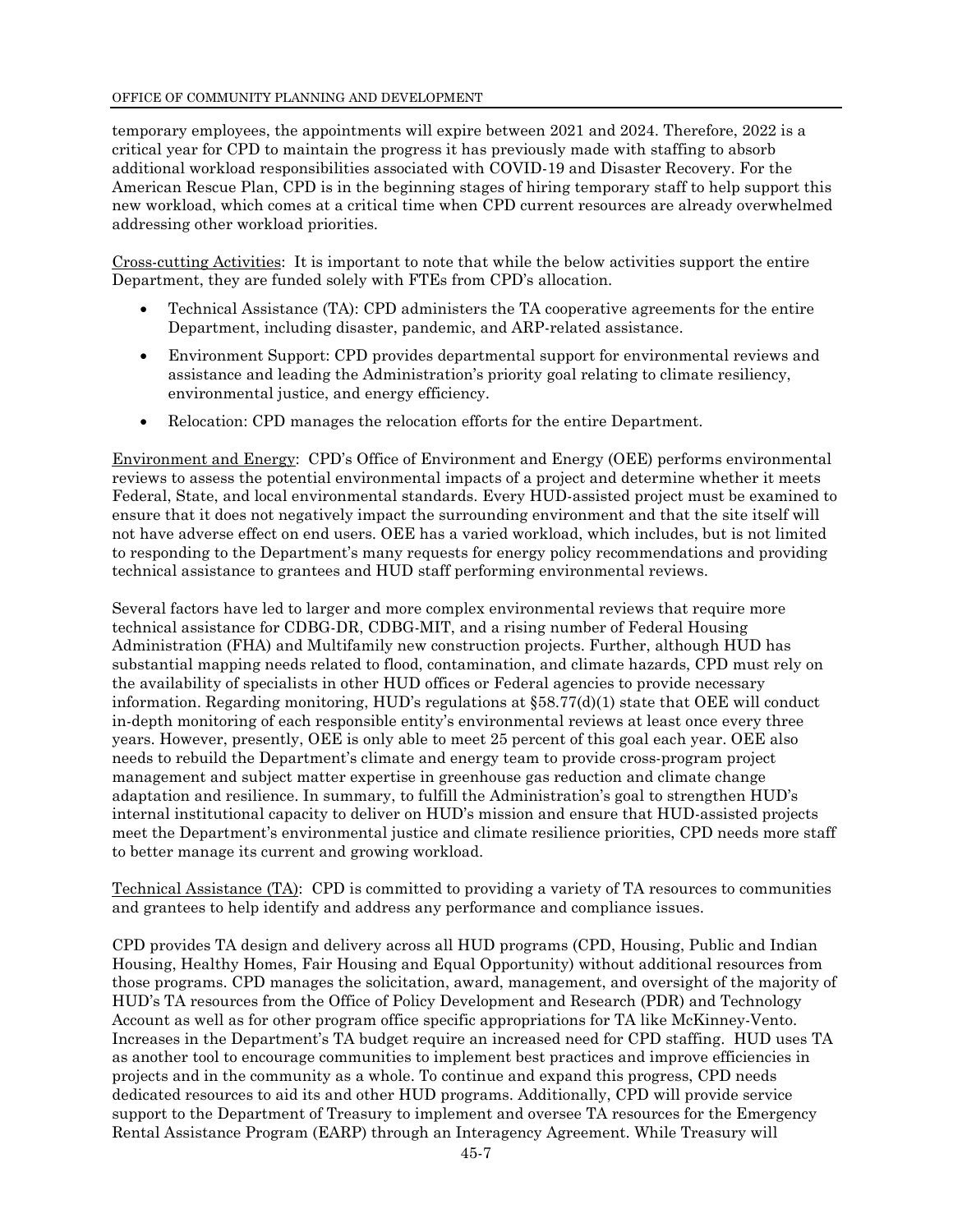reimburse HUD staff time, HUD needs to expand staffing to ensure HUD TA priorities and needs are met in addition to providing support for this cross-agency partnership.

### **Non-Personnel Services (NPS)**

The Budget assumes total funding of \$6.3 million for CPD NPS, \$1.5 million above 2021 total funding.

Travel: CPD is requesting \$1.7 million for travel an increase of \$709 thousand as compared to 2021. The increased funding supports CPD's travel-related workload for monitoring, capacity building, training, and technical assistance. Additionally, the increased funding will be used to support travel associated with providing oversight of CARES Act grants, as the supplemental received for salaries and expense under the Act will expire on September 31, 2021.

Printing: CPD is requesting \$35 thousand for printing, an increase of \$10 thousand, when compared to the 2021, to support CPD printing workload needs.

Other Contracts: CPD is requesting \$4 million for contracts, an increase of \$833 thousand, when compared to 2021, to support CPD's ongoing workload needs relating to the CARES ACT, data analysis contract for the Office of Special Needs, census data, and more.

Training: CPD is requesting \$500 thousand for training. This represents an increase of \$170 thousand when compared to 2021. The increased funding will support CPD training needs relating to managing programmatic functions, expand efforts to respond to training needs associated with pandemic response, and new proposed programs such as the Historically Underfunded Communities Initiative. Additionally, the funds will be leveraged to train newly hired staff.

Supplies: CPD is requesting \$45 thousand for supplies. This represents an increase of \$10 thousand when compared to 2021, which supports the needs of CPD's workload and increase in staffing, as well as supporting the purchase of pandemic supplies.

## **Working Capital Fund (WCF)**

The Budget assumes total funding of \$6.1 million for CPD's contribution to the WCF, \$2.7 million above 2021 total funding. The funding increase is mostly attributed to the addition of a new business line, end-user computer/ information technology devices and wireless support to the WCF and the forward funding of \$839 thousand of 2021 WCF expenses in 2020.

## **KEY OPERATIONAL INITIATIVES**

CPD programs align with the Administration's priorities as articulated in recent Executive Orders. Therefore, it is imperative that CPD has the salary and expense resources necessary to administer the programs and address the priorities. The 2022 President's Budget provides CPD with the resources to address the following priorities:

- 1) Strengthen and broaden the Federal housing safety net for people in need;
- 2) Advance housing equity as a means to improving housing choices and greater economic opportunity;
- 3) Strengthen HUD's internal institutional capacity to deliver on mission;
- 4) Increase the production of, and access to, affordable housing; and
- 5) Promote climate resiliency, environmental justice, and energy efficiency across the housing sector.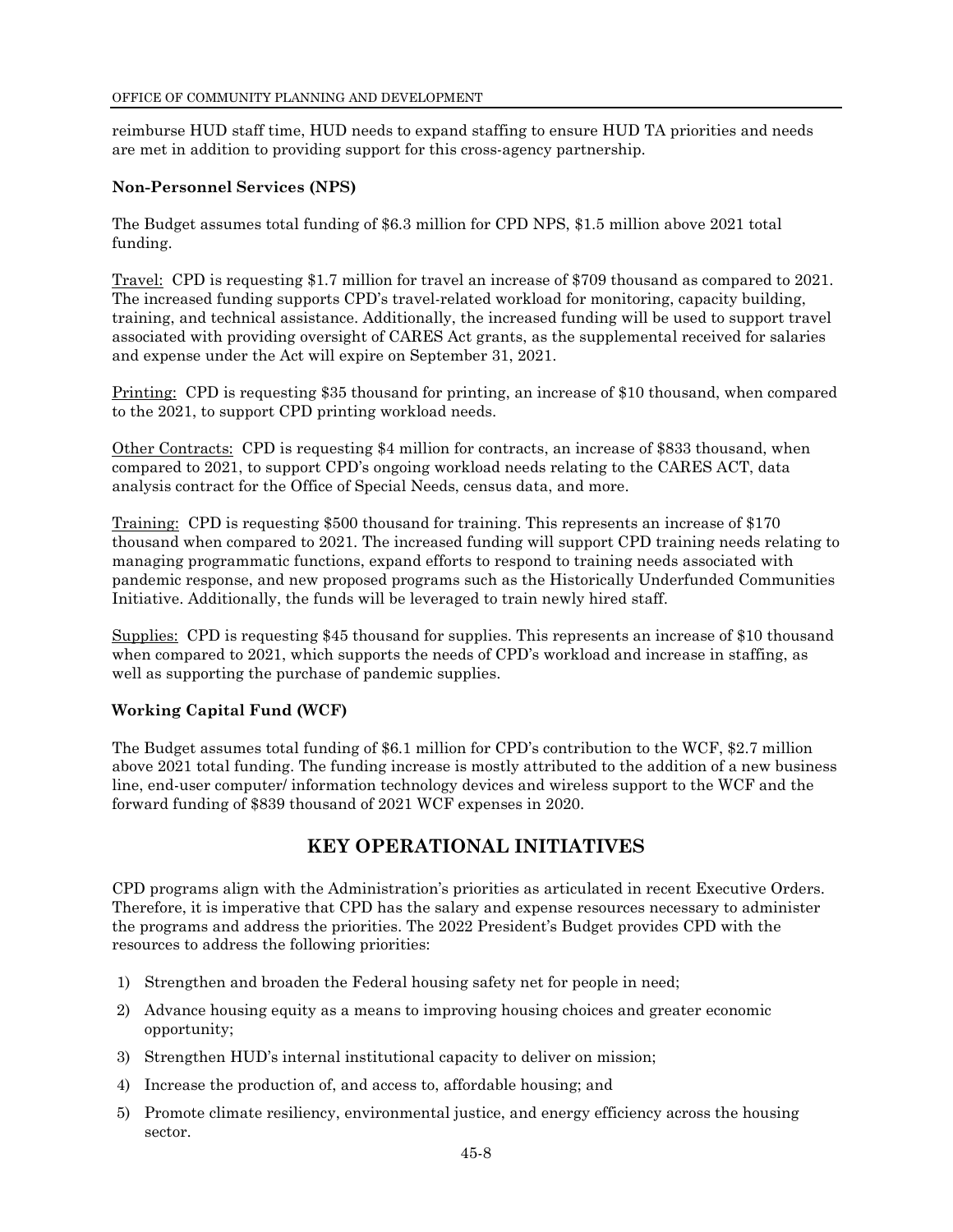The Office of Grant Programs has several programs that relate to all priorities. CDBG funding is often used in association with other HUD grants for projects that further the Administration's policy priorities of strengthening and broadening the Federal housing safety net for people in need, advancing housing equity as a means to improving housing choices and greater economic opportunity, and promoting climate resiliency and energy efficiency across the housing sector.

### **Strengthen and broaden the Federal housing safety net for people in need**

CPD's CoC program is HUD's largest program targeted to adults and children experiencing homelessness. Funds are awarded to over 6,500 projects through a national competition. The 2022 request has additional funding for new projects. The CoC Program is a key driver of the multiyear progress in ending homelessness. Policy priorities for the CoC program are focused on preventing and ending homelessness, including ending homelessness for veterans, families, youth, and people experiencing chronic homelessness.

CPD's ESG program provides the first response to people with a housing crisis and engages people living on the streets. ESG awards funds to over 360 urban counties, metropolitan cities, States, and territories, supporting a variety of life-saving activities including: emergency shelter for people in crisis, street outreach and other essential services to engage people who may be living on the streets, rapid re-housing to provide time-limited permanent housing and stabilization services, and homelessness prevention for individuals and families.

CPD's HOPWA program include critical support such as housing case management, mental health services, substance abuse treatment, or employment training that sustain housing stability, promote better health outcomes, and increase quality of life. Housing stabilization can lead to reduced risk behavior and reduced HIV transmission, a significant consideration for Federal HIV prevention efforts.

CPD's Office of Special Needs partners with various agencies such as the Department of Veterans Affairs (ending veteran homelessness), Department of Education, and Department of Health and Human Service (ending children, families, and youth homelessness), Department of Justice and HHS (ending domestic and sex violence and homelessness), Department of Labor (connecting people experiencing homelessness with job opportunities), Federal Emergency Management Agency and Centers for Disease Control and Prevention (protecting people experiencing homelessness through public health crises and disasters), and the Department of Treasury (providing emergency rental assistance). The associated programs all directly serve vulnerable people with unmet housing needs.

CPD's HOME program is a leading partner executing a critical component of the American Rescue Plan (ARP). In 2021, CPD received \$5 billion to assist persons experiencing homelessness or housing instability. The program provides tenant-based rental assistance, development and support of affordable housing, supportive services, and acquisition and development of non-congregate shelter units. Qualifying families or households are homeless, at risk of homelessness, fleeing or attempting to flee domestic violence, dating violence, sexual assault, stalking, or human trafficking, other populations where providing supportive services or assistance would prevent the family's homelessness or would serve those with the greatest risk of housing instability, and veterans and families that include a veteran family member that meet one of the preceding criteria. CPD's Housing Trust Fund (HTF) is a formula-based program for the States and U.S. Territories that finances the development, rehabilitation, and preservation of affordable housing for extremely low-income (ELI) families. The HTF program helps to strengthen and broaden the Federal housing safety net for people in need by increasing production of, and access to, affordable housing for the Nation's most vulnerable populations.

CPD's Self-Help Homeownership Opportunity Program (SHOP) funds must be used for eligible expenses to develop decent, safe and sanitary non-luxury housing for low-income persons and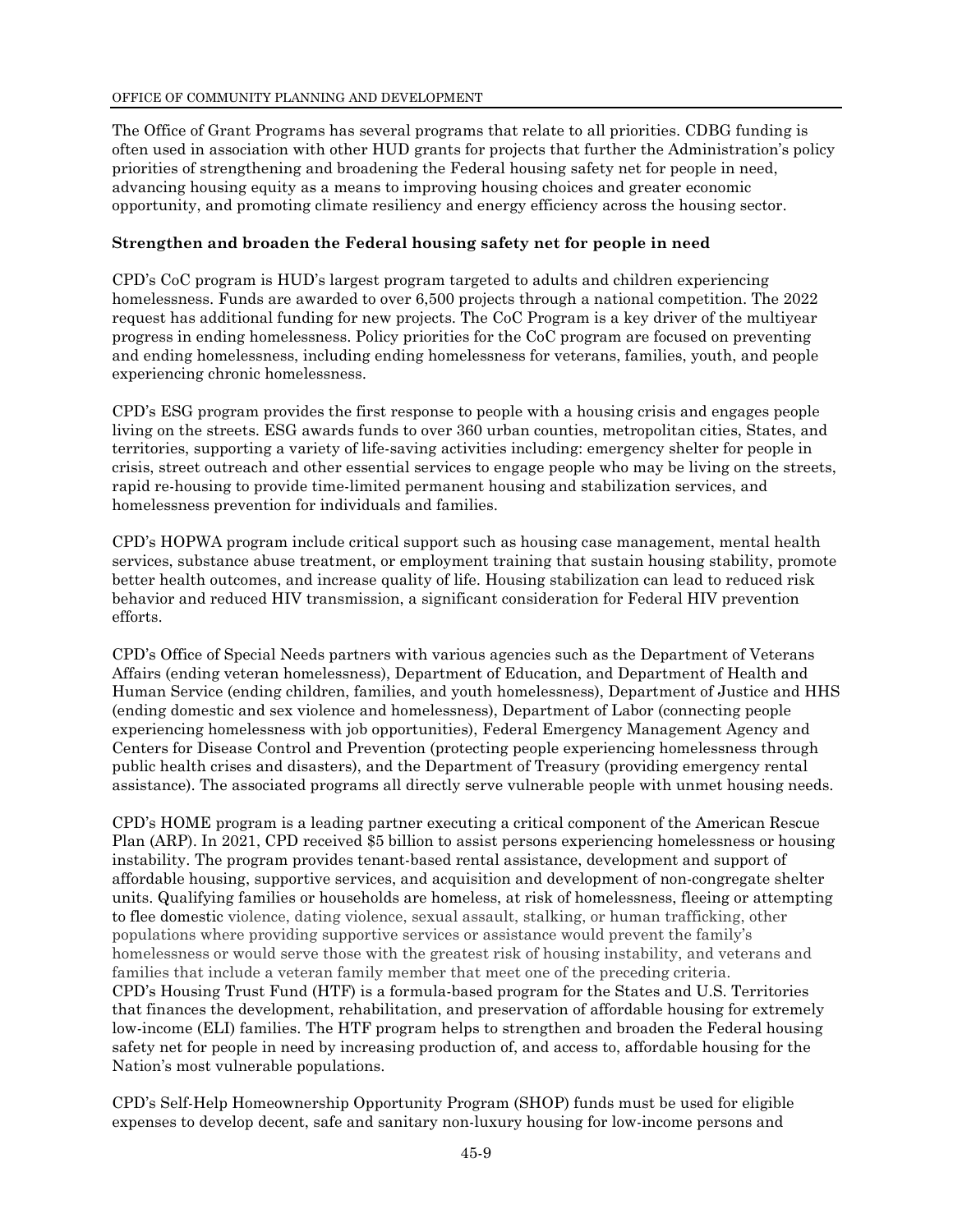families who otherwise would not become homeowners. Homebuyers must be willing to contribute significant amounts of their own sweat equity toward the construction or rehabilitation of their homes. It provides assistance to those who may not have homes otherwise.

CPD's Veterans Housing Rehabilitation and Modification Pilot Program (VHRMP), in partnership with the Department of Veteran Affairs, explores the potential benefits of awarding grants to nonprofit organizations to rehabilitate and modify the primary residence of veterans who are lowincome and living with disabilities. The high prevalence of veterans with service-related disabilities and the extremely low prevalence of accessible housing units indicates a substantial need for a targeted home modification intervention. The adaptive housing should allow veterans who were unable to fund significant home repairs or burdened by utility cost to regain or maintain their independence.

CPD's Capacity Building for Community Development and Affordable Housing, Section 4, and Rural Capacity Building for Affordable Housing Programs help build capacity of organizations in both Urban and underserved Rural communities. The work done through these programs help to advance housing equity and improving housing choices and greater economic opportunity by providing much needed funds to not for profit housing organizations. These organizations in turn expand their knowledge and expertise and can build the capacity of rural, low-income families to have access to affordable housing and community development opportunities in underserved, rural communities.

### **Advance housing equity as a means to improving housing choices and greater economic opportunity**

CPD's CDBG funds are used by communities for projects initiated and developed at the local level based on local needs, priorities, and benefits to the community. There are 26 statutory eligible activities that include public facilities, infrastructure, housing, economic development, and planning. Each activity must also meet a National Objective of either: 1) benefitting low- and moderate-income persons; 2) eliminating slums or blighting conditions; or 3) addressing urgent needs to community health and safety. The Budget also includes an increase to the CDBG formula program, which will provide targeted grants to CDBG grantees for revitalization activities in historically underserved communities. CPD's OSN has led an aggressive effort to promote racial equity in the delivery of homeless assistance and the response to COVID-19. OSN and its technical assistance providers have developed dozens of resources to help communities address racial equity. OSN has also developed sophisticated data analysis tools that allow communities to visualize their homeless data to see trends, barriers, and opportunities to addressing racial equity in the homelessness systems.

CPD's Real Estate Acquisition and Relocation program provides important protections and assistance for people affected by the acquisition, rehabilitation, or demolition of real property for Federal or Federally-funded projects. The Uniform Relocation Assistance and Real Property Acquisition Policies Act of 1970 (URA) and other HUD requirements such as Section 104(d) of the Housing and Community Development provides important protections and assistance for people affected. This law was enacted by Congress to ensure that people whose real property is acquired, or who move as a direct result of projects receiving Federal funds, are treated fairly and equitably and receive assistance in moving from the property they occupy.

Also, please refer to ARP, HOPWA and VHRMP, and CPD's Capacity Building for Community Development and Affordable Housing, Section 4 and Rural Capacity Building for Affordable Housing Programs discussions above in priority goal one.

### **Strengthen HUD's internal institutional capacity to deliver on mission**

CPD has taken several steps to increase internal capacity by improving technology, expanding data access, and creating a modern and responsive workforce equipped to deliver on mission.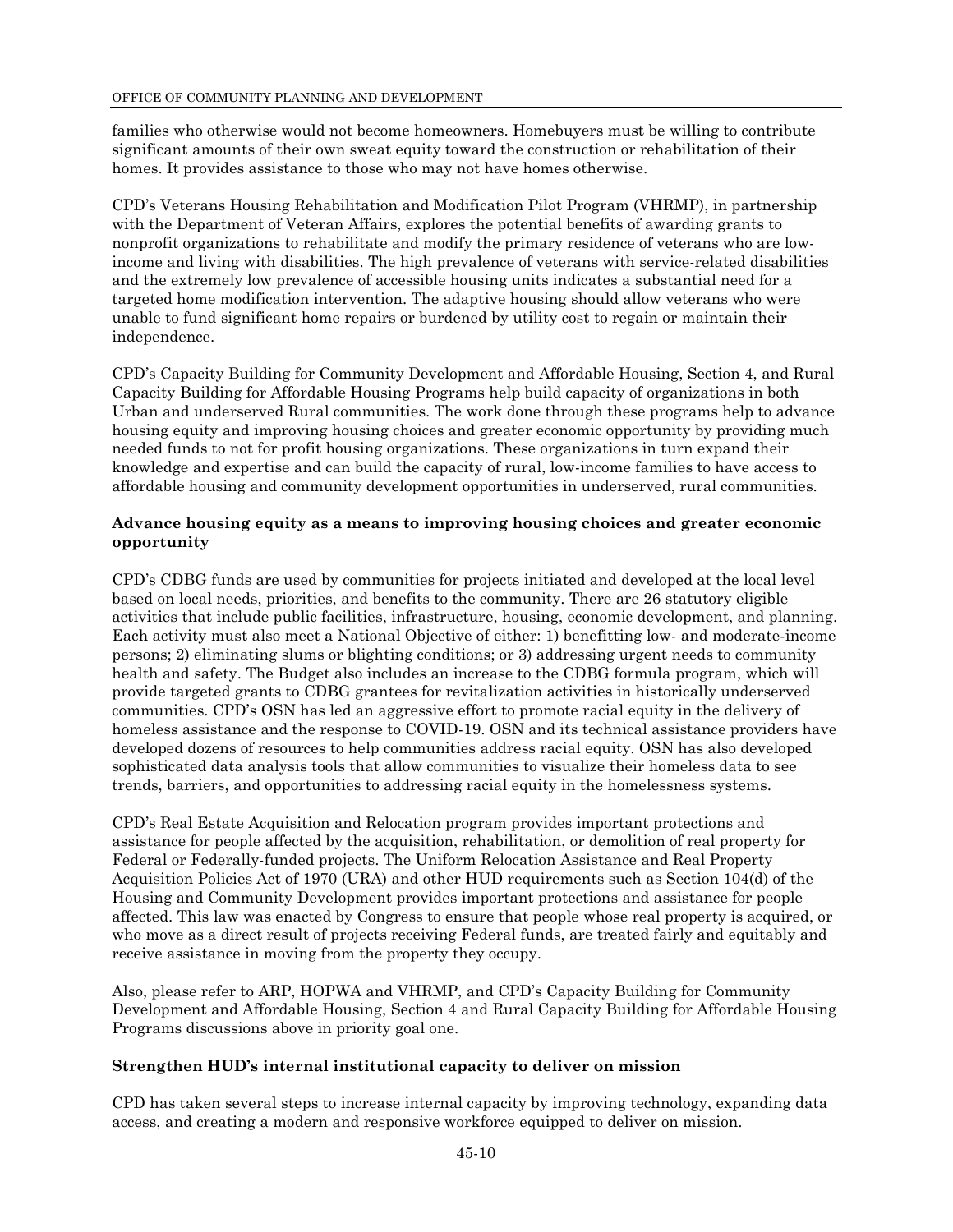Technical Assistance: CPD Operation's Technical Assistance Division (TAD) provides cross-cutting support to every major HUD program by facilitating the solicitation and evaluation of technical assistance providers, overseeing the award, management, performance, and monitoring of most departmental technical assistance funds through the Community Compass Technical Assistance and Capacity Building program which awards as much as \$120 million in departmental funding annually. TAD provides strategic support, training, and services to other offices within HUD to better steward their technical assistance resources. This cross-cutting shared service approach creates administrative efficiency, consistency in award management for technical assistance resources, and strengthens cross-office approaches to better integrate technical assistance resources and support grantees locally. TAD fosters innovation, efficiency, and effective practices for technical assistance design and delivery across all HUD programs: CPD, Housing, Public and Indian Housing, Healthy Homes, Fair Housing and Equal Opportunity.

### Technological Improvements:

- CPD developed a financial dashboard to display summary level grant data for all CPD programs (awarded, drawn, balance), including new CARES Act grants and soon will include American Rescue Plan grants. The dashboard:
	- o Provides powerful analytic capability used for discussion and talking points during site visits and discussions with grantees, elected leaders, and/or local communities; and
	- o Assists in identifying slow spenders, analyzing trends, and tracking progress across programs.
- CPD is also working on several dashboards and reports that are customized per user. Many of the reports are functional and provide a range of information that include status of program funds, salary and expense funds, payroll reconciliation, staffing and recruitment, among others. Looking forward, CPD is developing a workload and staffing exercise model to ensure the best use of its limited FTE resources across field offices.
- CPD is enhancing the capacity of Disaster Recovery Grant Reporting (DRGR), a cross-cutting government cloud system that provides Federally-compliant post-award support for a wide range of programs, supporting both those using grant and cooperative agreement instruments. DRGR:
	- o Improves disaster grant management by streamlining monitoring and action plan processes, enhancing technical assistance management, improving system performance, and increasing data capabilities and access for grantees, HUD staff, and the public.
	- o Reduces administrative burden which will reduce staff work hours and burden.
	- o Supports other program implementation and oversight in CPD including Pay for Success, HUD's Community Compass Technical Assistance, and Capacity Building programs.
	- o Completed migrating the Grants Management Program-Recovery (GMP-R) system into the DRGR system to include all aspects of the Grant Management Process system, including Congressional Release and monitoring process support and management, which reduces operating and maintenance costs, minimizes the number of user platforms needed, and enhances reporting features to support analytics.

### Staff Investment and Development:

CPD is expanding access to training opportunities and employee professional development.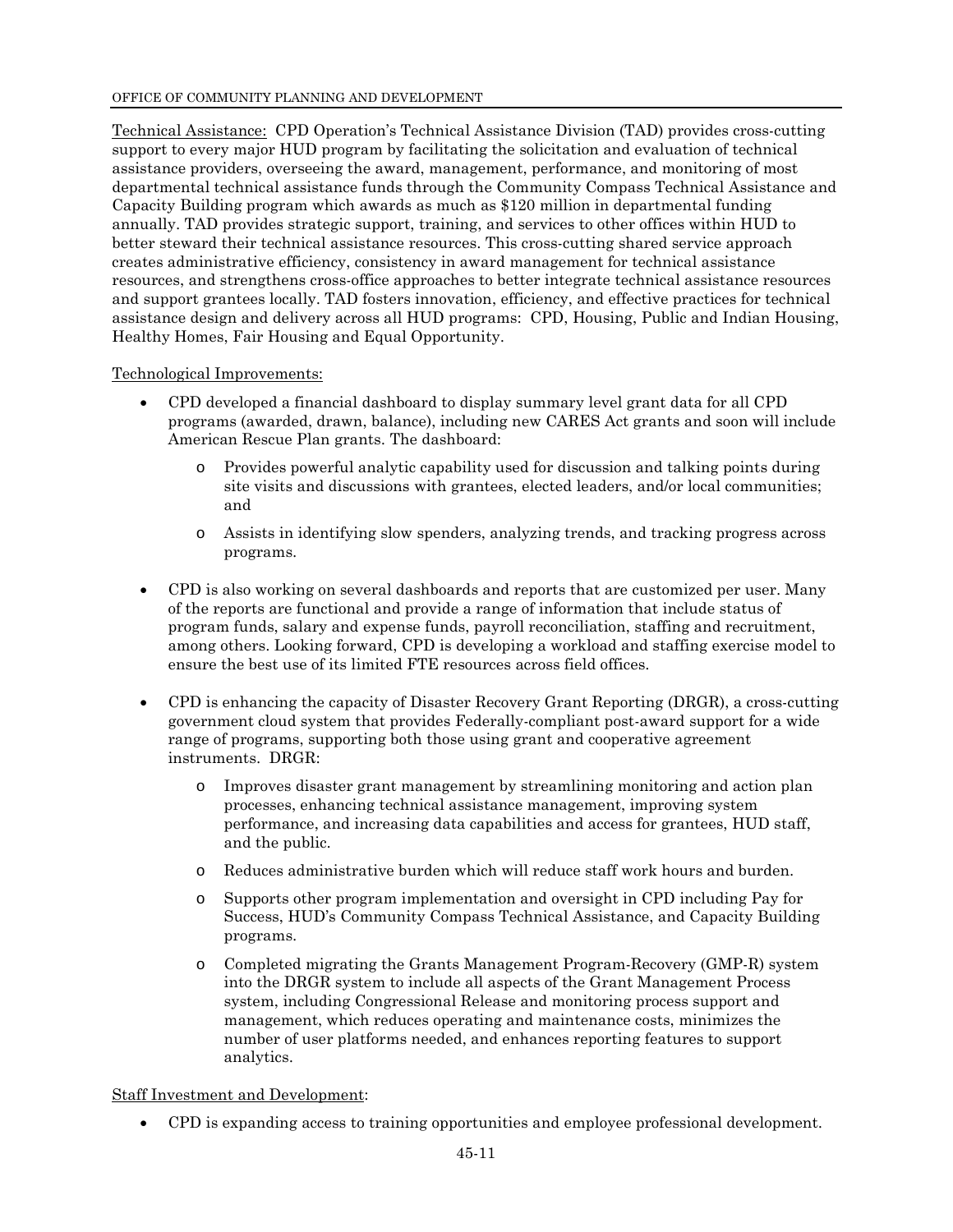- o Provided internal training certification to employees to increase staff capacity.
- o Expanded CPD's 101 Series that consisted of six training sessions targeted to enhance CPD's employees' professional skills and knowledge of CPD programs with the launch of CPD 201. Each session has been developed by CPD subject matter experts and represents an in-depth study of CPD programs, requirements, and procedures that will equip employees with the tools and information needed to become more proficient in their position(s).
- o Developed the Lead 101 training in collaboration with the Office of Lead Hazard Control and Healthy Homes to help build awareness around lead mitigation and requirements.
- o Launched the shadowing program that provided CPD staff with an opportunity to shadow partners in headquarters and the field to gain a deeper understanding of work performed and programmatic impact.
- o Developed a financial management training to facilitate knowledge transfer and increase financial management skills of field staff.
- o Continued deployment of the Management Development Program (MDP) to develop the next generation of civil servant leaders. Participants received training on the Office of Personnel Management's (OPM) Executive Core Qualifications (ECQ), participated in team building exercises, performed case studies, participated in job shadowing, conducted leadership interviews, provided peer to peer training, and engaged in developmental assignments and rotations.
- o Expanded the Core Competency Curriculum Program, which is a holistic approach to staff development and training and provides career development opportunities by offering "tracks" of training courses for CPD Representatives, Financial Analysts, Grants Management, and Affordable Housing. The program curriculum will be expanded to include Special Needs/Homeless, Affordable Housing, and Environmental programs.
- o Continued the HOME Academy, which was a structured six-month course targeted at increasing employee proficiency and knowledge in the HOME program and its requirements.
- o Expanded employees' access to technical training by procuring licenses to the Lorman training, which provided staff with access to 35 subject matters with 16,000+ training products covering content for recent compliance requirements, ongoing technical training, and various other topics.
- o Launched Continuous Improvement 101 training to build CPD's capabilities to manage the tools and principles of continuous improvement. This training will be expanded to include Continuous Improvement 201 and 301 for staff.

Workload Management: CPD is testing a new workload indicator and time usage survey that will allow CPD to better manage its FTE resources. Each field office will complete a survey and estimate the distribution of time spent on core work activities by grant type and staff position. Field offices will be able to request additional resources and identify how those resources would be used by providing both quantitative and qualitative data. The tool will provide a comparison of workload and FTE management across field offices and will assist CPD in allocating its field FTE resources.

CPD is revisiting its organizational effectiveness by assessing its office structure based on workload and resources. CPD's goal is to effectively manage its limited resources, level its workload across offices and identify areas to increase or decrease FTEs.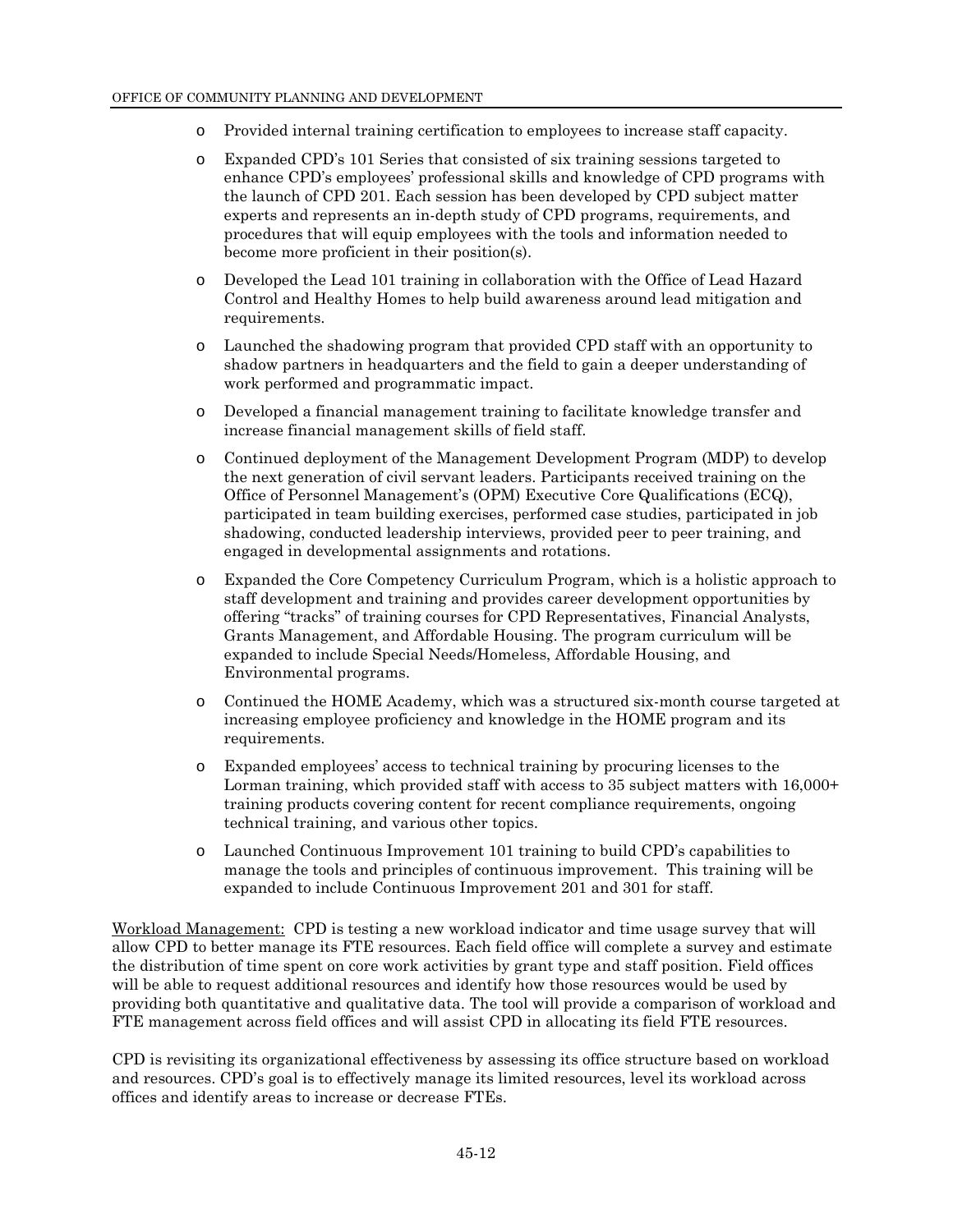### Program Management:

CPD is in the forefront of several innovative initiatives that will improve the way that CPD does business:

- CoC Re-Imagining: the goal of the CoC Re-Imagining Process is to make the CoC Program competition less time-consuming for CoC recipients, allowing HUD to distribute funds more quickly so both HUD and communities can spend more time focusing on ending homelessness.
- In 2021, CPD completed a pilot to streamline Consolidated Planning process, which incorporated improved consistency of reviews, identified incomplete and/or deficient plans earlier in the process, eliminated unnecessary steps in the process, and expedited processing. Looking forward, CPD is incorporating more automation in the eConPlanning (IDIS) Suite system.
- Partnering with the Office of Chief Financial Officer (OCFO) to continue the development of ARGUS, which will be utilized to streamline the CPD's current risk analysis process. The proposed process will include more automation, reduce subjectivity, and develop quicker results, thereby allowing CPD to load-level the monitoring workload across the year.
- Beginning a systematic review of monitoring exhibits to ensure exhibits align with identified risk and streamlining review questions to maximize resources across CPD programs.
- Explore expansion of remote monitoring to maximize resources and expand capabilities for community engagement outside of compliance.
- Revising key portions of environmental regulations and related guidance to reduce costs, reduce burden, and speed project execution across all CPD programs.

Reorganizations and Realignments: For 2022, CPD proposes to move the Disaster Recovery and Special Issues Division (DRSI), which is currently located within the Office of Block Grant Programs, to the Office of Grant Programs. This reorganization would involve the following:

- Establish an Office of Disaster Recovery under CPD's Office of Grant Programs.
- Realign existing functions in the Disaster Recovery and Special Issues Division (DRSI) to the Office of Disaster Recovery.
- Realign the Office of Grant Programs' Coordinating Officer for Disaster Recovery and its associated staff to CPD's Office of Disaster Recovery.

The Disaster Recovery and Special Issues (DRSI) Division is located in the Office of Block Grant Assistance (OBGA). The Division administers the Community Development Block Grant-Disaster Recovery supplemental appropriations from Congress. As natural and manmade disasters are happening on a more frequent basis, the occurrence of these multi-billion dollar appropriations have also increased. Since September of 2017, \$39 billion has been appropriated to address various disasters and nearly half of the CDBG-DR portfolio are new awards from these recent appropriations. DRSI's grant portfolio has been as high as \$90 billion dollars in appropriated funds. Due to the appropriations level, number of employees, workload and interest, this division receives a needed, but disproportionate amount of attention compared to the other divisions.

There is a significant body of complex work to administer the appropriations from formula and preaward decisions through grant close-out. Oversight responsibilities for these grants stretch over a six- to ten-year time frame. Therefore, the work is slow to disappear from DRSI's workload.

To effectively manage the workload and provide support to grantees, DRSI added more than 20 FTEs and several term positions over the past two years. As of March of 2021, there are 61 employees in DRSI representing 67 percent of the positions located under the Office of Block Grant Assistance. In addition to the large-scale hiring, the Division Director position was upgraded